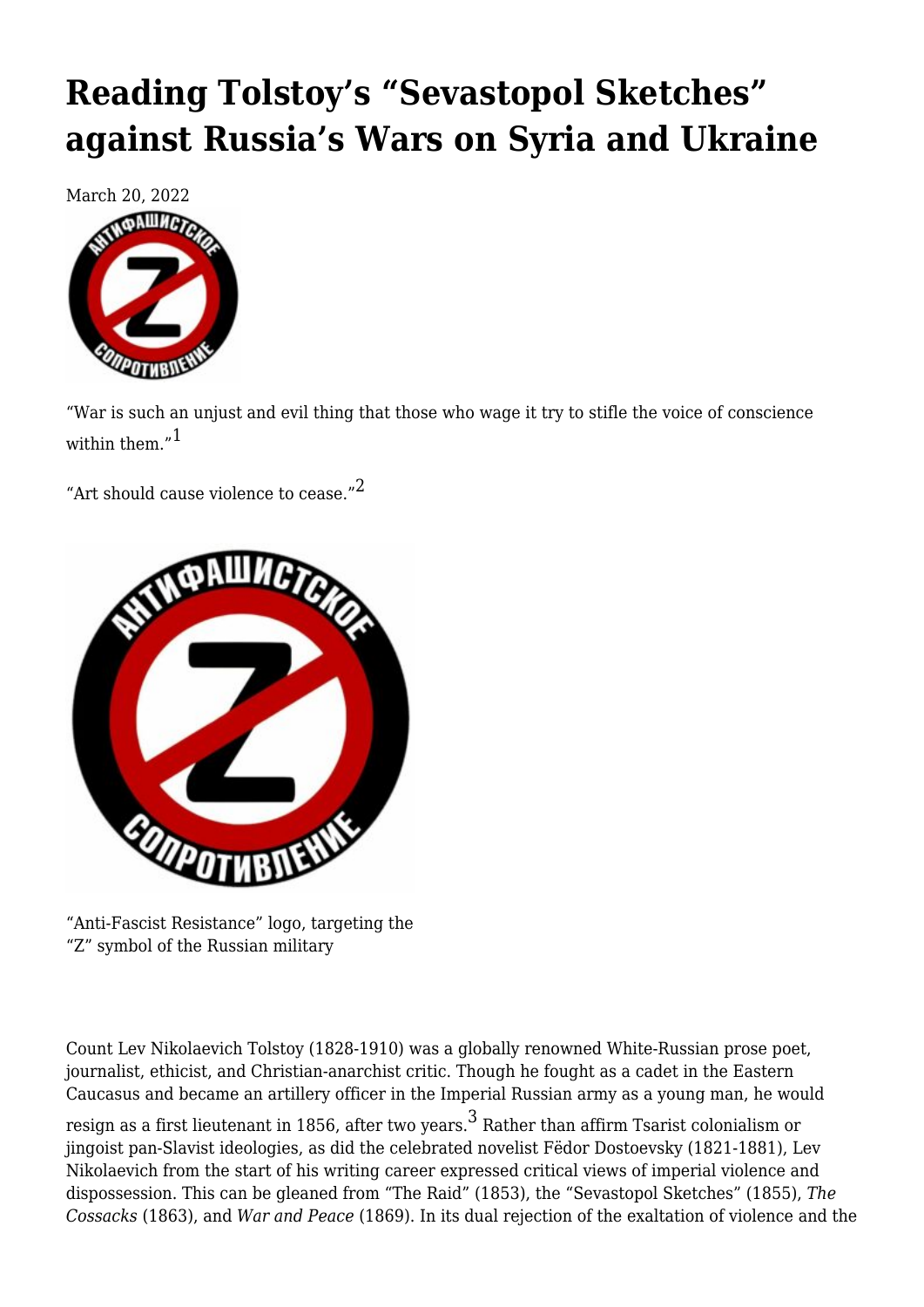<span id="page-1-0"></span>worship of power, the writer's humanist war correspondence is motivated by the utopian hope that lending a voice to those who suffer the most in armed conflict might "drastically reduce its incidence" in the future[.4](#page-9-2)

Written as eyewitness accounts of the siege of the Russian naval base by British, French, and Turkish forces during the Crimean War (1853-1856), the "Sevastopol Sketches" portray such scenes

<span id="page-1-1"></span>of devastation that *"shake [one] to the roots of [one's] being."[5](#page-9-3)* As such, Count Tolstoy's purpose in these reports runs parallel to Siddhartha Gautama Buddha's teaching from two and a half millennia

<span id="page-1-2"></span>ago: that awakening begins through acknowledgment of the traumatic reality. $^6$  Establishing himself in these "Sketches" as a "seer of the flesh," both living and dead, who interweaves poetry and truth, Tolstoy contests those liberal and radical thinkers who focus on the "achievements and ferocious

<span id="page-1-4"></span><span id="page-1-3"></span>power of the state" while ignoring the "horrific consequences of this power for millions."  $^7$  He repudiates the "galactic" view of existence that would regard Earth from above, and see humanity as a tool to manipulate, manage, and destroy. $^{\text{8}}$  The artist parts company with those who would portray combat as romantic by communicating the straightforward ideas that militarism is based on male sadism and vanity, and that war constitutes murder and ultraviolence.<sup>[9](#page-9-7)</sup>

<span id="page-1-5"></span>No surprise, then, that Tolstoy [remains excommunicated](https://www.christianitytoday.com/ct/2001/marchweb-only/3-5-44.0.html) [with](https://www.christianitytoday.com/ct/2001/marchweb-only/3-5-44.0.html)[in Vladimir Putin's Russia](https://www.christianitytoday.com/ct/2001/marchweb-only/3-5-44.0.html). Indeed, just last month, the megalomaniacal Russian president ordered a full-scale invasion of Ukraine. Employing projection and pretext, Putin [announced](https://www.theguardian.com/world/live/2022/feb/23/ukraine-russia-news-crisis-latest-live-updates-putin-biden-europe-sanctions-russian-invasion-border-troops) a "special military operation" to "demilitarize and de-Nazify" the country. In reality, this former KGB spy and director of the post-Soviet FSB, embittered by the collapse of the Soviet Union, is overseeing a [genocidal assault on the Ukrainian](https://www.theguardian.com/world/2022/mar/09/pure-genocide-civilian-targets-in-mariupol-annihilated-by-russian-attacks) [people](https://www.theguardian.com/world/2022/mar/09/pure-genocide-civilian-targets-in-mariupol-annihilated-by-russian-attacks). Brutal violence has long been Putin's favored approach: the security analyst Anna Borshchevskaya discusses the possibility that he ordered the FSB to bomb apartment buildings in three Russian cities in September 1999. Whether or not he was responsible, Putin blamed these acts of terror on Chechen rebels, while exploiting them both to launch a Second Chechen War

<span id="page-1-6"></span>(1999-2009) and to secure the presidency in 2000.<sup>[10](#page-9-8)</sup> Since then, the Russian despot has led ["anti](https://english.alaraby.co.uk/opinion/putins-kazakhstan-intervention-was-first-honed-syria)[humanitarian interventions"](https://english.alaraby.co.uk/opinion/putins-kazakhstan-intervention-was-first-honed-syria) in Georgia, Syria, Kazakhstan, and Ukraine. Now, nearly a month into his ill-fated foray into Ukraine, the Russian leader mimics his ally Donald Trump by hosting a [self](https://www.theguardian.com/world/2022/mar/18/putin-praises-russian-unity-at-rally-but-state-tv-broadcast-is-cut-off)[congratulatory fascist rall](https://www.theguardian.com/world/2022/mar/18/putin-praises-russian-unity-at-rally-but-state-tv-broadcast-is-cut-off)[y](https://www.theguardian.com/world/2022/mar/18/putin-praises-russian-unity-at-rally-but-state-tv-broadcast-is-cut-off).

In this essay, we will examine Tolstoy's "Sevastopol Sketches," emphasizing its tragic realism, antimilitarism, and anti-authoritarianism. Afterward, in the spirit of the Russian artist, we will meditate on parallel war crimes that have been carried out in Syria over the past decade-plus by forces loyal to Putin and Bashar al-Assad. In this sense, we agree with [free Syrians](https://english.alaraby.co.uk/analysis/syrians-russias-road-ukraine-started-damascus) and Human Rights Watch director [Kenneth Roth](https://www.reuters.com/world/un-rights-boss-urges-dialogue-end-violence-ukraine-2022-02-22/), who alike see in Russia's 2015 military intervention in Syria a clear precedent for the current offensive against Ukraine. Ominously, a spokesperson for the Russian Ministry of Defense has [likened](https://tass.com/russia/1412043) the Ukrainian resistance to "international terrorists in Syria." So far, it is clear that the Russian military is using the same atrocious tactics in Ukraine as in Syria,

<span id="page-1-7"></span>including the direct [targeting of hospitals](https://www.theguardian.com/world/2022/mar/10/ukraine-president-zelenskiy-decries-mariupol-childrens-maternity-hospital-bombing-genocide-as-us-13bn-aid-bill-passes-first-hurdle), [journalists](https://www.theguardian.com/world/2022/mar/13/brent-renaud-us-film-maker-killed-by-russian-forces-ukraine), [bakeries,](https://www.theguardian.com/world/2022/mar/13/ukraine-russia-war-putin-crimes-justice) and [residential areas.](https://www.theguardian.com/world/2022/mar/04/ninety-per-cent-of-houses-are-damaged-thousands-trapped-in-ukraines-small-towns) $^{11}$  While millions of Ukrainians flee the country or shelter in basements, just as Syrians do and did, the Assad regime is [recruiting thousands of mercenaries to fight in Ukraine,](https://twitter.com/intlibecosoc/status/1502489559216451586) now that Russia's initial *blitzkrieg* has failed.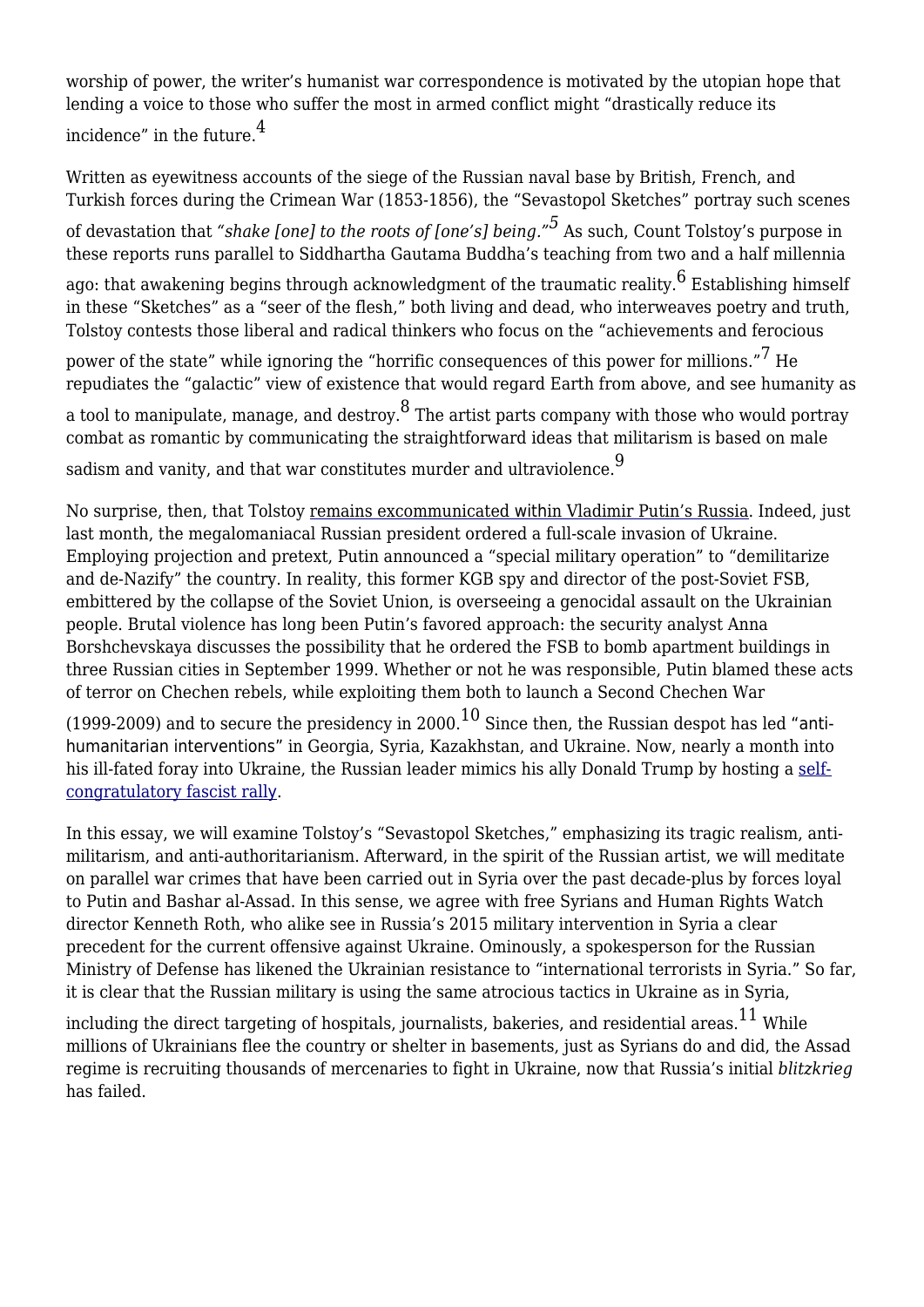

Mural for Ukraine painted by Aziz Al-Asmar in Idlib, Syria, February 2022 (Middle East Eye/Bilal al-Hammoud)

#### **The Sevastopol Sketches**

Lev Nikolaevich Tolstoy's "Sevastopol Sketches" are comprised of three short first-hand reports on the besiegement and fall of the main Russian-occupied port city of Sevastopol during the Crimean War, between October 1854 and September 1855. These "Sketches" constitute unsettlingly realistic dispatches from the front lines that might have their equivalent today in emergency news reports from Syria, Palestine, Yemen, Ethiopia, Afghanistan, or Ukraine which depict suffering with

<span id="page-2-0"></span>compassion, demanding immediate remedial action.<sup>[12](#page-10-1)</sup> Written as "anti-war" correspondence, the "Sketches" are the product of Tolstoy's commission as an artillery officer in 1854, and of his experiences in the embattled port-city following his transfer there as a second lieutenant the

<span id="page-2-1"></span>following year.<sup>13</sup> Regardless of his humanistic bent, though, Tolstoy erases the important role played by Muslim Crimean Tatars in the city's defense, in keeping with his silence over their colonial

<span id="page-2-2"></span>dispossession, which began with Tsarina Catherine II's annexation of Crimea in 1783.<sup>[14](#page-10-3)</sup> At present, Crimean Tatars are courageously [taking up arms](https://countervortex.org/blog/crimean-tatars-take-up-arms-for-ukraine/) against Putin's "special military operation."

Published in the literary journal *The Contemporary* that had been co-founded by Alexander Pushkin (1799-1837), Russia's national poet, the same "Sketches" which ironically brought the young Tolstoy celebrity were the product of his autonomous mental labor, following the moribund Tsar Nicholas I's

<span id="page-2-3"></span>denial of the lieutenant's proposal to launch a weekly forces newspaper.  $^{15}$  $^{15}$  $^{15}$  Significantly, the writer employs narrative realism in the "Sevastopol Sketches" not to mystify or endorse inter-state violence, but rather to *defamiliarize* or 'estrange' the suffering and exploitation demanded by war and militarism before his audience, who accordingly become spectators once-removed from the scene of desolation. In the "Sketches" and subsequently in *The Cossacks* and *War and Peace,* the artist at once defamiliarizes, reviles, and *deprovincializes* warmongering and statist ideologies. He does so by repudiating the resigned acceptance of such destructiveness while providing *"intimacy at a distance."* In this way, he seeks to restore the humanity of war's victims, and to encourage

<span id="page-2-4"></span>cosmopolitan-internationalist sensibilities in his readers.[16](#page-10-5)

<span id="page-2-5"></span>In 1853, Nicholas I declared war on the Ottoman Empire, seeking to take control of its European territories in the Balkans and "liberate" its Orthodox Christian subjects. In response, the British and French allied with the Turks to invade the Crimean Peninsula and assault Sevastopol. Their aim was to capture the Russian naval base, the principal port for the Tsar's Black Sea fleet, toward the end of neutralizing regional Russian expansionism.<sup>[17](#page-10-6)</sup> Subjected, then, to a merciless assault by the French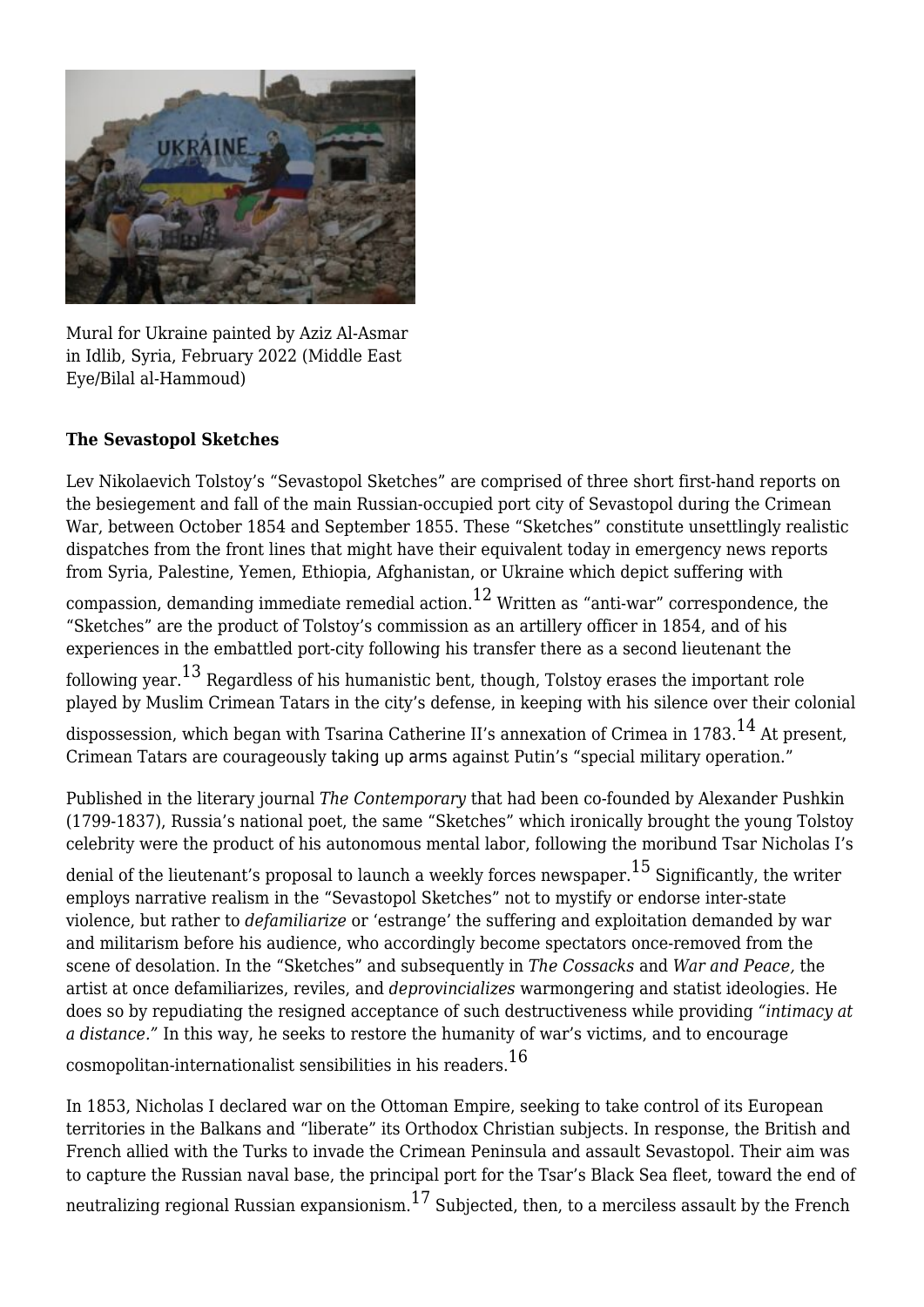and their allies, the soldiers, sailors, and civilian populace of the port-city experience "a total absence of the human and of any prospect of salvation." Tolstoy observes that, in Sevastopol, "everywhere [one] perceive[s] the unpleasant signs of a military encampment." Like Virgil in Dante's *Inferno* (1320), the writer takes his readers on a tour of a world comprised of the fortress and its eight bastions. The story begins in December 1854 in the Assembly of Nobles, which has been

<span id="page-3-0"></span>transformed into a makeshift field hospital.[18](#page-10-7)

Showing compassion for the war-wounded in this effective slaughterhouse, the onlooking narrator demonstrates Tolstoy's commitment to the politics of pity, defined by scholar Lilie Chouliaraki as the "symbolic mechanism[s…] by means of which various media […] construe the spectator-sufferer relationship via emotions of empathy and enunciation or aesthetic contemplation." Centering the agora—or the realm of reflection and argument—and the theater—or the realm of fellow-feeling, identification, and agency—in these "Sketches," Lev Nikolaevich Tolstoy seeks to convince readers not only of the immorality of warfare, but also of the urgent need to overcome their status as voyeuristic spectators who may just be "sit[ting] back and enjoy[ing] the high-adrenaline spectacle." Implicitly, he enjoins audiences to channel their emotional reactions into protesting against militarism and social hierarchy.<sup>[19](#page-10-8)</sup>

<span id="page-3-1"></span>Approaching a young wounded warrior, Tolstoy's guide asks him about his injuries. In response, the youth betrays the self-surrender expected of a soldier (or worker): that "[t]he main thing […] is *not to spend too much time thinking about it."* The narrator witnesses a sailor whose chest is "blown away" by a mortar contritely apologizing to his comrades as he perishes. Likewise, surgeons "with pale, gloomy physiognomies" are shown operating effective (dis)assembly lines to amputate the limbs of injured soldiers. One of these surgeons, performing triage, records over five-hundred thirty

<span id="page-3-2"></span>admissions to the field hospital in a single day in May  $1855.<sup>20</sup>$  $1855.<sup>20</sup>$  $1855.<sup>20</sup>$  Besides physicians, 163 Russian female nurses, supervised by the proto-feminist surgeon Nikolai Pirogov (1810-1881), served in front-line field hospitals in Crimea, where they courageously attended to the injured and dying while

<span id="page-3-3"></span>exposed to artillery barrages and typhus. $^{21}$  $^{21}$  $^{21}$  From the other side of the line of control, British nurse Florence Nightingale's (1820-1910) statistical findings on the causes of death in Allied hospitals

<span id="page-3-4"></span>showed that "far more men died of disease, infection, and exposure than in battle." $^{22}$ 

Overwhelmed by agony, the factitious Russian Prince Galtsin cannot stand more than a moment in Tolstoy's bleak Assembly Hall. Seemingly everywhere, intermixed with the mire, can be found "shell splinters, unexploded bombs, cannonballs and camp remains," and one is assaulted by a ceaseless hail of bullets and shells. For this reason, war is depicted not as "a beautiful, orderly and gleaming foundation," as the authorities would prefer, but rather, according to the politics of pity, "in its

<span id="page-3-5"></span>authentic expression—as blood, suffering, and death."[23](#page-10-12)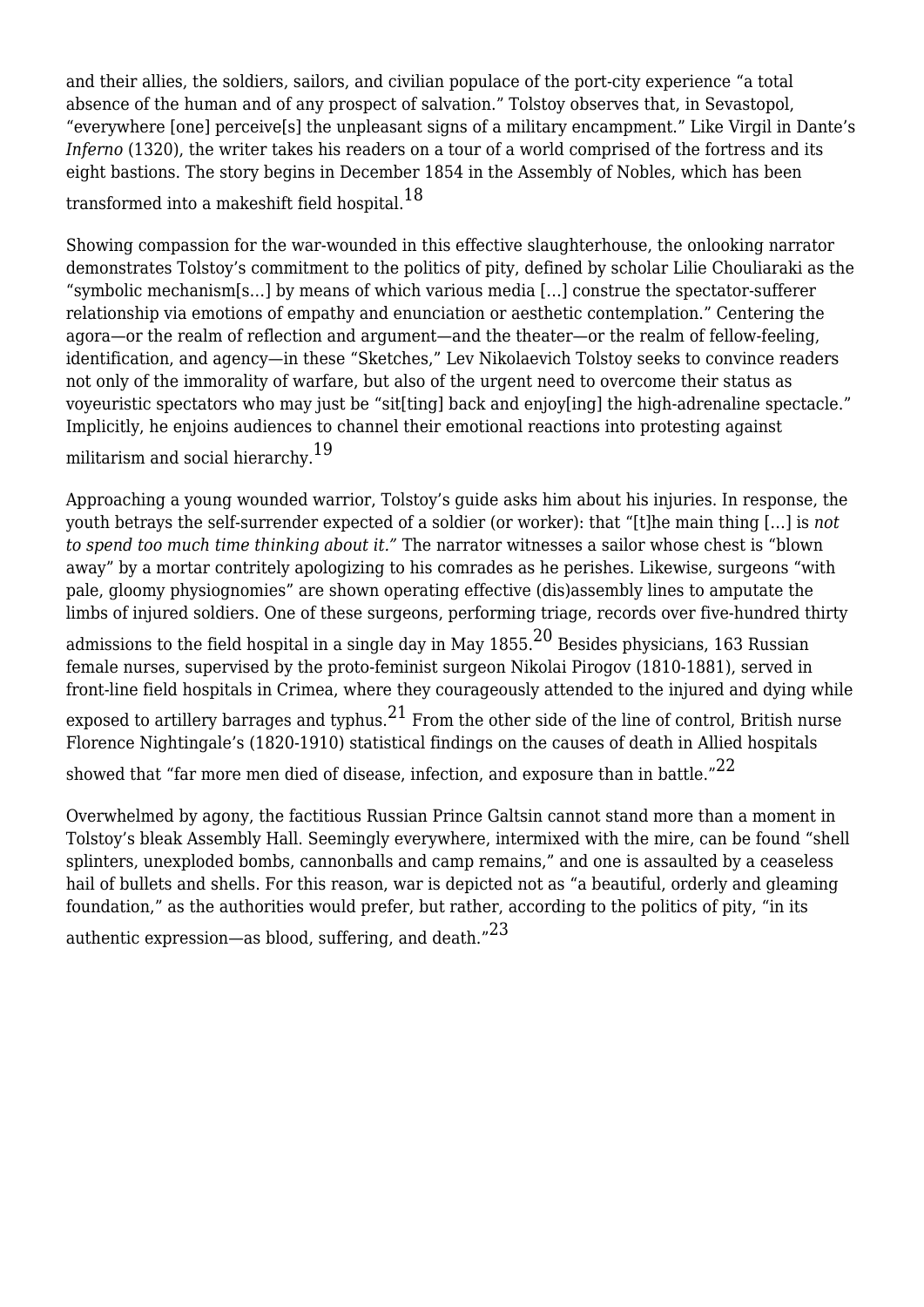

Franz A. Rombaud, detail of Sevastopol Panorama (1904)

<span id="page-4-0"></span>Estimates suggest that the casualties incurred during the final attack on Sevastopol reached twentyfour thousand on both sides, or about one-tenth of the total from all causes over the course of the siege.<sup>24</sup> In contemplating the mass-casualties experienced during this time, Tolstoy's narrator wonders whether it would not have been more just for two representatives of the warring sides to have dueled, and the conflict's outcome to have been based on that result. For war as it is practiced is "madness."<sup>25</sup> Through these "quixotic musings" about duels as an alternative to full-blown wars,

<span id="page-4-1"></span>Tolstoy "dispute[s] the rationality and morality of violence in general." He does so by implicitly disavowing his landowning class and identifying with anti-militarist values expressed by Russian peasants. In reality, many *muzhiki* (male peasants) believed that World War I should have been

<span id="page-4-2"></span>resolved through a village brawl, rather than through mass-slaughter. $^{26}$  These peasants had an important point: the suffering and death of even one soldier in war "symbolizes [the] 'universal' human state of existence" of objectification and brutalization. In other words, to humanize the

<span id="page-4-3"></span>victims of war, we must treat every casualty as a person.[27](#page-11-1)

In Tolstoy's Sevastopol, Prince Galtsin and the Polish Lieutenant Nieprzysiecki harass wounded soldiers for retreating, whereas the enthusiastic, newly arrived volunteer Lieutenant Kozeltsov, anticipating "the laurels of immoral glory," confronts demoralization and horror upon learning the reality of the situation. Alongside soldiers, civilians suffer, too. A sailor's widow and her ten-year old daughter remark on the sight of a French artillery barrage at night. The girl cries, "Look at the stars, the stars are falling!" while her mother laments the impending destruction of their home, cursing the "devil" for "blazing away" and bringing "horrible things." The adjutant Kalugin adds that "sometimes [it's] impossible to tell which are shells and which are stars!" $^{28}$  $^{28}$  $^{28}$ 

<span id="page-4-4"></span>Tolstoy further defamiliarizes the scene by focusing on the responses of a ten-year old boy to all this devastation, contrasting his instinctual horror, based on natural goodness (in accordance with Jean-Jacques Rousseau's ideas), against the statist-militarist normalization of such destructiveness. The scholar Liza Knapp hypothesizes that

<span id="page-4-5"></span>Tolstoyan pacifism has its seeds here, where Tolstoy makes the boy, and the reader, pay attention to the corpses, to the sight, smell, and feel of them, and where Tolstoy points to the basic contradiction between the brotherly love that the soldiers at Sevastopol profess […] and the killing that they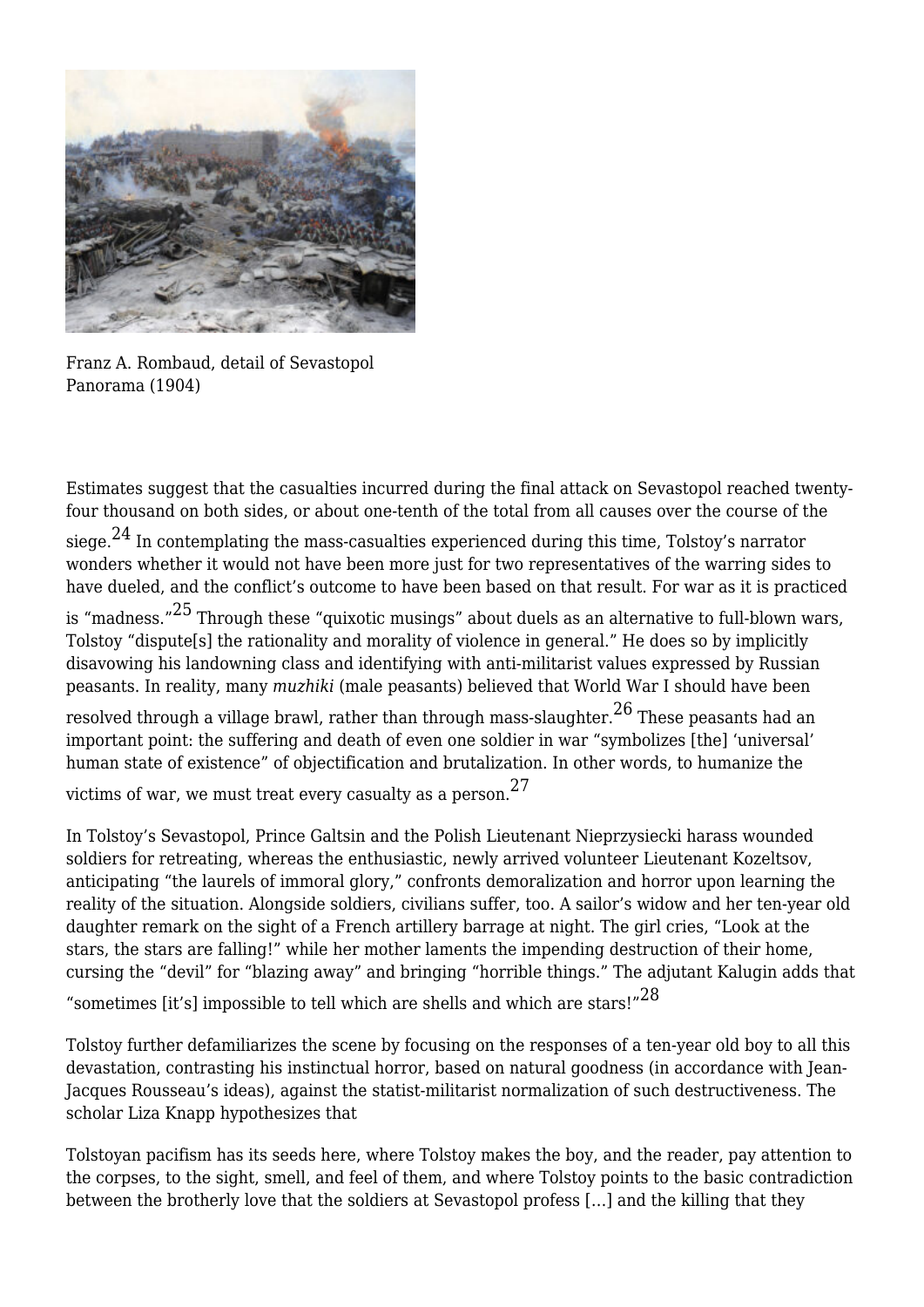# practice.[29](#page-11-3)

Echoing this point, officer Kalugin thinks to himself that he should amount to something more than the ["cannon fodder" to which soldiers are reduced in combat](https://www.theguardian.com/world/2022/mar/08/they-were-sent-as-cannon-fodder-siberian-governor-confronted-by-relatives-of-russian-unit). In this moment, he anticipates how Prince Andrei Bolkonsky similarly laments the reduction of young men to pawns in *War and*

<span id="page-5-0"></span>*Peace*. [30](#page-11-4) At the end of his account from May 1855, Tolstoy juxtaposes the dystopian sight of hundreds of corpses, or "the bodies of men who two hours earlier had been filled with all manner of hopes and desires," and the thousands injured between the Allied and Russian positions with the beauty of the stars, the "thundering" sea, and the "mighty, resplendent" sun, as though to decry the betrayal and denial of "joy, love and happiness" owing to war. After all, such tense dynamics are not limited to the nineteenth century. As we know from history and the present, when talks among states fail, "cannons start firing, and people, with all their aspirations and potential, begin to die in droves.["31](#page-11-5)

<span id="page-5-1"></span>

Franz A. Rombaud, detail of Sevastopol Panorama (1904)

#### **Anti-War Meditations, from Crimea to Syria, Ukraine, and Palestine**

Tolstoy's disturbing albeit realistic presentation of the horrors of warfare in the "Sevastopol Sketches" certainly has its echoes today. Though the "Sketches" were published more than a century and a half ago, the problems of war, imperialism, dehumanization, and ultraviolence continue in our own day, considering that the State and capitalism persist as the dominant global forms of social organization—as in the nineteenth century. At the same time, whereas the "Sketches" illustrate an inter-imperialist conflict involving the British, French, Ottoman, and Russian Empires, Putin's ongoing assault on Ukraine threatens an independent nation with reconquest by the former imperial power. Seen from an Enlightenment rationalist perspective, the Crimean War, the Syrian counter-revolution, and the Russo-Ukrainian War are senseless, ruthless, and reactionary. They speak to our predicament of being ["stuck" within ossified relations of domination](https://artreview.com/david-graeber-david-wengrow-history-of-humanity-asks-when-did-we-get-stuck/). It is indeed telling that so many Russian soldiers who have surrendered to the Ukrainian military since the offensive began should [say they don't know why](https://www.theguardian.com/world/2022/mar/12/russia-vladimir-putin-ukraine-kremlin-mood) they had been obeying orders in this fratricidal conflict. Likewise, one of Tolstoy's *alter egos*, Prince Andrei, admits in *War and Peace* not to know why he is fighting, either,  $32$ 

<span id="page-5-2"></span>Furthermore, the gloomy surgeons amputating Russian soldiers *en masse* in Sevastopol eerily bring to mind the thousands of Palestinian protesters, mostly youth, whom the Israeli military injured and killed during the "Great Return March" demonstrations that began in March 2018. As of late 2019, at least six hundred of these protesters who were shot in the legs had [developed osteomyelitis](https://www.alaraby.co.uk/english/indepth/2019/10/20/deadly-bone-infections-threaten-lives-of-gaza-protest-participants), a bone infection that can threaten the viability of limbs. Over three hundred such protesters have [died](https://www.alaraby.co.uk/english/news/2019/11/2/palestinian-man-killed-in-israeli-airstrikes-gaza-ministry) [in Gaza](https://www.alaraby.co.uk/english/news/2019/11/2/palestinian-man-killed-in-israeli-airstrikes-gaza-ministry). It is also striking to consider how closely the comments of the sailor's widow and her ten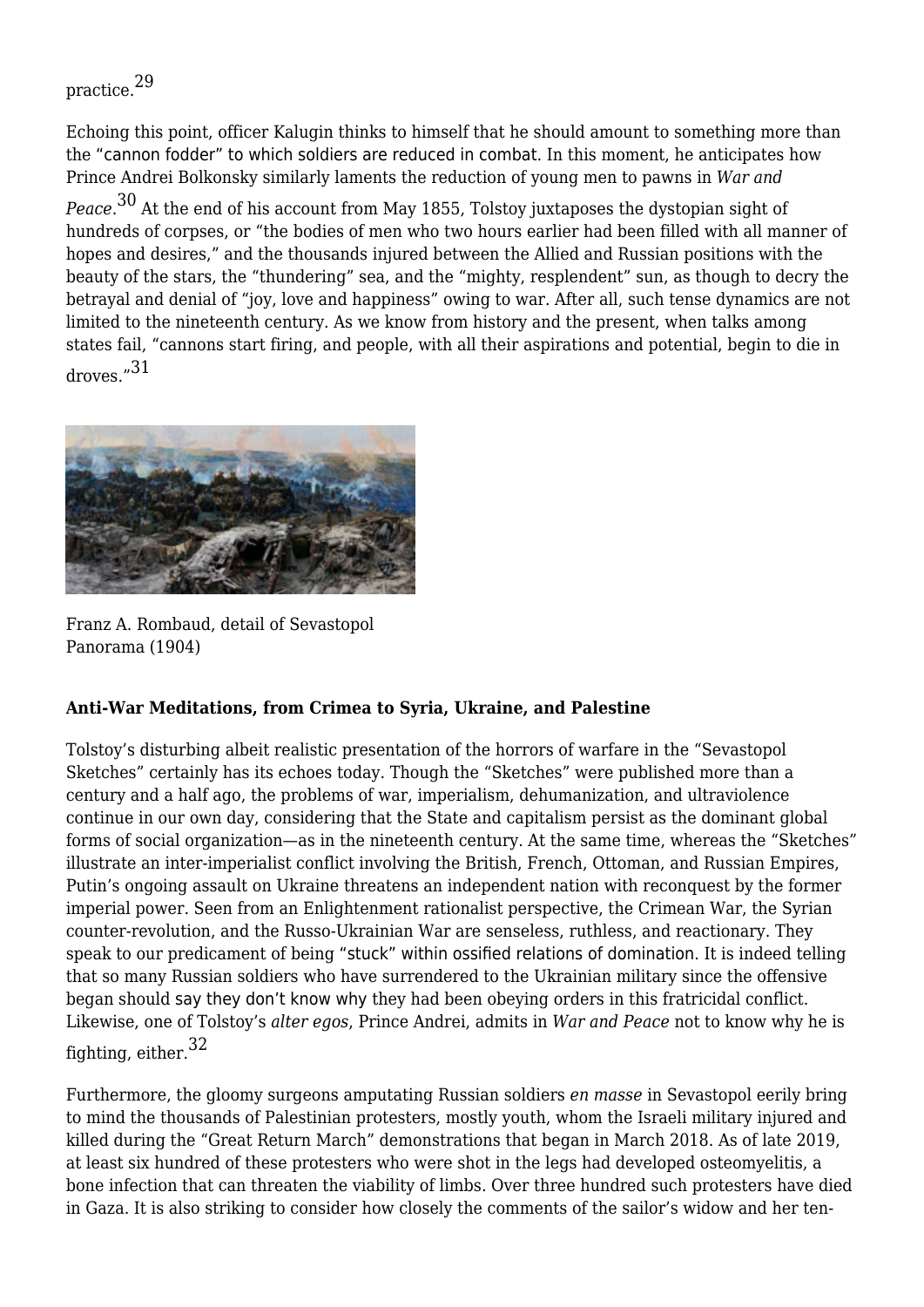year old daughter in the "Sketches" echo the desperate realities confronted by millions of courageous Syrians who have risen up against Bashar al-Assad's fascist regime—only for this regime and its Russian and Iranian backers to have murdered hundreds of thousands, and [possibly over a](https://www.alaraby.co.uk/english/indepth/2020/1/28/how-many-people-have-died-in-syria-since-2011) [million,](https://www.alaraby.co.uk/english/indepth/2020/1/28/how-many-people-have-died-in-syria-since-2011) of people in response.

If Terry Eagleton is right that "[t]he traumatic truth of human history is a mutilated body," and if John P. Clark is right that meditation on a corpse is "one of the most ancient and most useful meditative practices," then perhaps meditation on the vast war casualties from the Syrian counterrevolution can be similarly useful, according to a tragic-humanist framework, toward the end of

<span id="page-6-0"></span>alleviating future episodes of suffering and exclusion—as the Ukraine invasion has starkly shown.  $^{33}$ 

As the members of *The Lancet-*American University of Beirut Commission on Syria note, "[t]he

<span id="page-6-1"></span>conflict in Syria has caused one of the largest humanitarian crises since World War 2. $"^{34}$  $"^{34}$  $"^{34}$  In reality, in a 2021 report, the UN Commission of Inquiry found [evidence](https://nationalinterest.org/blog/buzz/united-nations-has-human-rights-issue-179976) of "the most heinous of violations of international humanitarian and human rights law perpetrated against the civilian population" in the country, including genocide. Plus, in an unprecedented March 2021 report on violations of international law perpetrated by the Russian military since its September 2015 intervention in Syria, Russian human-rights groups [lament how State-controlled media have blocked out the vast human](https://www.theguardian.com/world/2021/apr/02/rights-groups-russia-condemn-moscow-role-syria-war-crimes) [costs of the war—](https://www.theguardian.com/world/2021/apr/02/rights-groups-russia-condemn-moscow-role-syria-war-crimes)just as Putin has now [prohibited](https://www.nytimes.com/2022/03/04/world/europe/russia-censorship-media-crackdown.html) that the war on Ukraine be described as anything other than a "special military operation." To contest State brutality, these groups [seek to](https://english.alaraby.co.uk/english/indepth/2021/4/2/russian-rights-groups-slam-moscows-role-in-syria) "present the perspective of ordinary people who experienced bombing and hunger and who saw their relatives die."

Along similar lines, journalist Rania Abouzeid reports on how the aunts of the eleven-year old girl Ruha, living in Saraqeb, Idlib province, suffered mass-bombardment in 2013 by the Assad regime's air force, which resembled seemingly ceaseless "raining fire." In like manner, scholar Yasser Munif describes the grim panoply of technologies employed by the regime to suppress the Syrian Revolution: "starvation, torture, siege, indiscriminate bombing, chemical attacks, massacres, assassinations, etc…["35](#page-11-9) Anthropologist Charlotte al-Khalili [highlights](https://www.aljumhuriya.net/en/content/rethinking-concept-revolution-through-syrian-experience) the "vast inequality" in the balance of forces:

<span id="page-6-2"></span>peaceful and later lightly-armed revolutionaries, on the one hand, versus a heavily-armed regime on the other, supported by its Russian and Iranian allies, using a wide range of weapons up to and including barrel bombs and chemical weapons to exterminate the people living in revolutionary bastions and liberated areas.

The anxiety expressed by the young girl in Sevastopol about the shells resembling stars can be considered to echo the fears of millions of displaced Syrian civilians residing in Idlib, who have been subjected to an indiscriminate campaign of mass-aerial and artillery bombardment by the Assad regime and its allies for years. Equally, they bring to mind the millions of city-dwelling Ukrainians, including children, [currently seeking refuge](https://www.theguardian.com/world/gallery/2022/feb/24/russian-invasion-of-ukraine-begins-in-pictures) in metro stations, basements, and other [bomb shelters](https://www.theguardian.com/world/video/2022/mar/17/mariupol-theatre-and-swimming-pool-where-civilians-sheltered-lie-in-ruins-video) [targeted by the Russian military](https://www.theguardian.com/world/video/2022/mar/17/mariupol-theatre-and-swimming-pool-where-civilians-sheltered-lie-in-ruins-video). In Idlib, siege tactics have included the [use of white phosphorus](https://www.alaraby.co.uk/english/news/2019/5/28/satellite-images-show-crops-ablaze-after-syrian-regime-bombing) to set alight crops, destroy agricultural production, worsen malnutrition and starvation, and ultimately force the civilian population into submission. In parallel, Putin's forces are [employing the same](https://english.alaraby.co.uk/news/russian-forces-hit-hospital-cluster-bomb-used-syria) [cluster munitions](https://english.alaraby.co.uk/news/russian-forces-hit-hospital-cluster-bomb-used-syria) and [ballistic missiles](https://www.theguardian.com/world/2022/feb/27/analysis-what-weapons-is-russia-deploying-in-ukraine-invasion) in Ukraine that they have used in Syria.

Remarkably, Waad al-Kateab and Edward Watts's 2019 documentary film *[For Sama](https://www.pbs.org/wgbh/frontline/film/for-sama/)* chronicles the Syrian Revolution and the retaliatory siege of East Aleppo by the Assad-regime axis. Al-Kateab's documentation of the interplay of joy over the life of her daughter with the plague of war can be seen from the feature's very first scene, filmed in the Al-Quds Hospital, which was founded in November 2012 by her husband, Dr. Hamza al-Kateab. *For Sama* begins with a lovely dialogue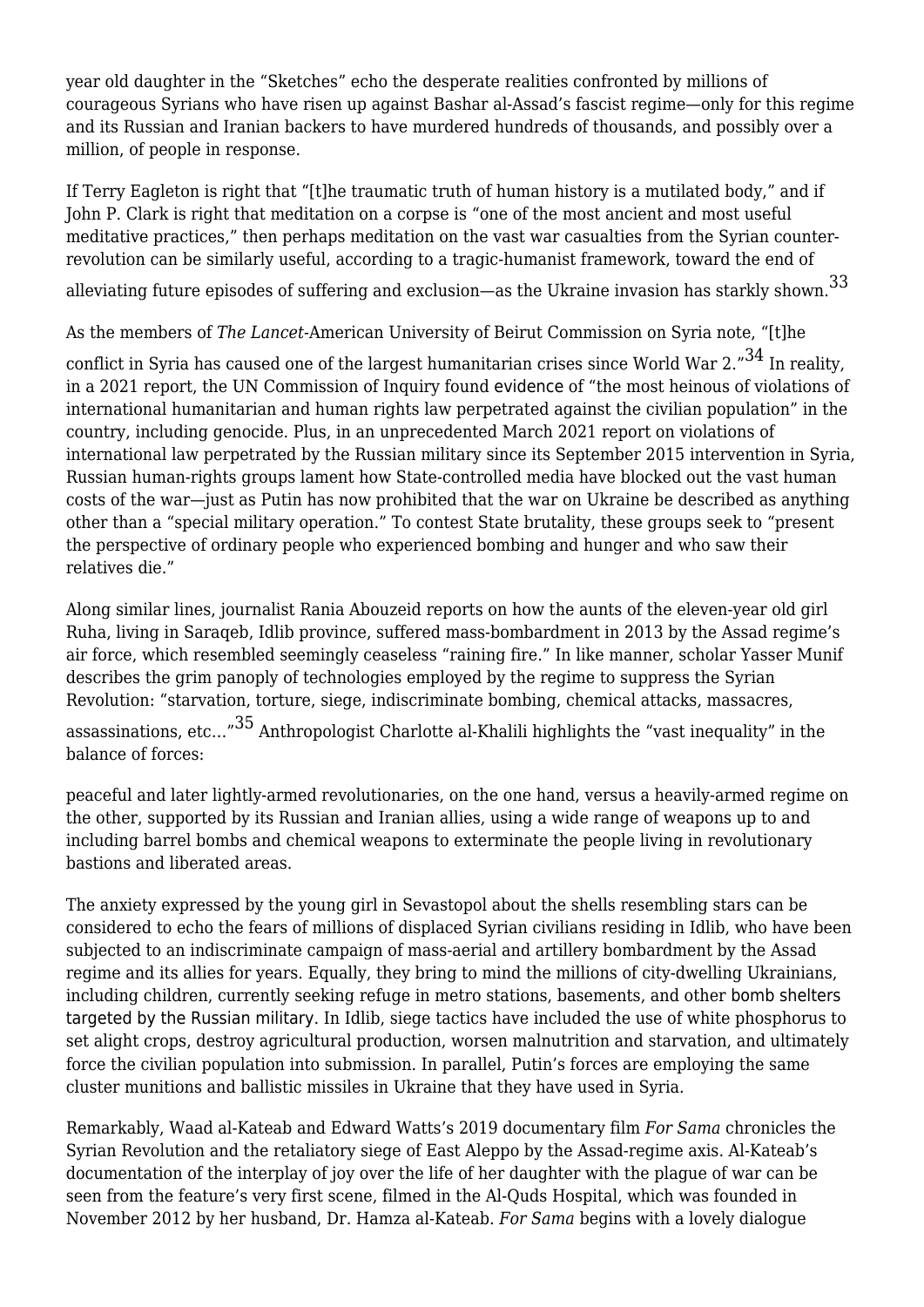between the titular infant and her mother which conveys interrelationality—only to be interrupted by an artillery barrage that provokes the flight of al-Kateab with her child through the basement of the hospital. The infernal aspects of this scene, allegorical *and* real at once, are but the opening salvo in Waad's illuminating account that bears witness to the [devastation perpetrated by Assad and Putin](https://english.alaraby.co.uk/english/indepth/2020/10/9/syria-insight-russias-intervention-five-years-on-part-1) against Syrian revolutionaries. Interviewed on *Democracy Now* in March 2022 about echoes of Syria in Ukraine, [al-Kateab convey](https://www.democracynow.org/2022/3/17/waad_al_kateab_russia_ukraine_syria)[ed](https://www.democracynow.org/2022/3/17/waad_al_kateab_russia_ukraine_syria) [shock](https://www.democracynow.org/2022/3/17/waad_al_kateab_russia_ukraine_syria) over Putin's belligerence: "What [is] the world waiting for? What more  $\lceil$  do<sub>]</sub> you need to see? How many hospitals should be more bombed?"



Syrian director Waad al-Kateab interviewed on Democracy Now, March 17, 2022

## **Assad and Putin's Counter-Revolutionary Aggression**

Over the past decade-plus, the combined forces of the Syrian, Russian, and Iranian States and affiliated paramilitaries have committed heinous crimes in pursuit of their counter-revolutionary goal of suppressing the popular Syrian uprising, which began in March 2011.

Due to their viciousness, both in Syria and Ukraine, Assad and Putin recall the historical figures Generals Sergei Bulgakov (?-1824) and Alexei Yermolov (1777-1861), butchers of the Caucasus, as well as the French General de Ségur (1780-1873). In his function as Napoleon Bonaparte's underling during the *Grand Armée's* invasion of Russia (1812), Comte de Ségur sought to rationalize the

<span id="page-7-0"></span>extermination of the Muscovites as a necessity for "civilization."[36](#page-11-10) Moreover, Putin and Assad's crimes recall the aggression of the "new high-velocity m[e]n," Red Army Commander Lev Trotsky (1879-1940) and Soviet Marshal M. N. Tukhachevksy (1893-1937), who crushed the Kronstadt and

<span id="page-7-1"></span>Tambov Communes in 1921, using overwhelming and relentless force of rapid maneuver.[37](#page-11-11) After all, the Assad regime's prison system—described by the former political prisoner Mustafa Khalifeh as a central aspect of Syria's topology of violence—builds on the French colonialists' imposition of their carceral system on the country a century ago, as well as on the Soviet Gulag, which was itself inspired by Tsarist military colonies. In fact, the one-party dictatorship which Bashar's father Hafez al-Assad imposed in 1970 was [modeled after the Stalinist regime](https://english.alaraby.co.uk/english/news/2020/11/12/syria-marks-50-years-of-assad-family-rule), and today, ideological and political partisans of Ba'athism [openly seek](https://www.opendemocracy.net/en/odr/russia-liberal-intelligentsia-post-putin-consensus) a "USSR 2.0."

Moreover, Putin and Assad's employment of mass-aerial bombardment of civilians follows from the Swiss-French imperialist Le Corbusier's (1887-1965) macabre avowal of air power to "redesign" the

<span id="page-7-2"></span>*Casbah,* or citadel, of Algiers, together with the surrounding Old City[.38](#page-11-12) As well, these autocrats' use of "vertical power" follows the grim model of the Luftwaffe's destruction of the Basque town of Guernika in April 1937, within the context of the Spanish Civil War—not to mention US atrocities in World War II, or the Korean, Vietnam, and Iraq Wars. If the Russian incendiaries and arsonists who sought to thwart the *Grand Armée'*s capture of Moscow in 1812 anticipated the *pétroleuses* of the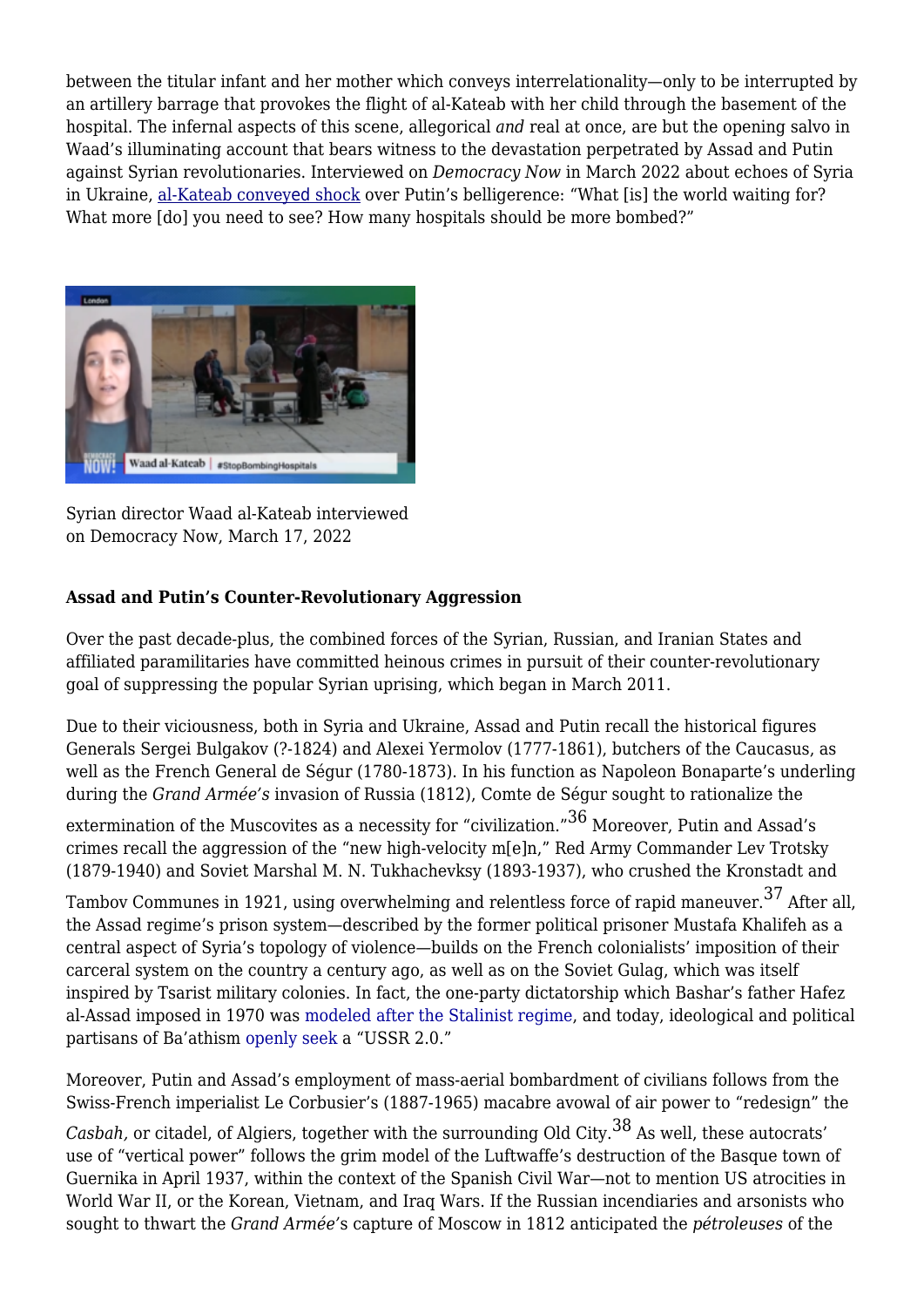<span id="page-8-0"></span>1871 Paris Commune, who aimed at burning down buildings symbolizing France's despotic past *and* "block[ing] the Versailles invaders with a barrier of flames," the Syrian anarchist Omar Aziz (1949-2013) was [surely right to emphasize](https://thenewinquiry.com/they-resisted-for-70-days-and-we-are-still-going-on-for-a-year-and-a-half) that his revolutionary compatriots' struggle against the Assad regime is "no less than [that of] the workers of the Paris Commune."<sup>[39](#page-11-13)</sup>

### **Conclusion: Justice for Syria and Ukraine**



July 2014 banner from Syrian revolutionaries in Kafranbel in solidarity with Ukrainians under attack by Russia

<span id="page-8-1"></span>As Munif and al-Kateab morosely chronicle, by all means, the Assad regime-axis has directed special retaliatory violence against autonomous and resistant communities, journalists, and medics in

Syria.[40](#page-12-0) Healthcare workers who render aid to communities outside regime control [risk being](https://www.nytimes.com/2019/12/04/world/middleeast/syria-health-workers-persecution.html) [branded "enemies of the state,"](https://www.nytimes.com/2019/12/04/world/middleeast/syria-health-workers-persecution.html) and consequently being detained, tortured, and killed, in

<span id="page-8-2"></span>accordance with the regime's strategy of "medical genocide." $41$  The annihilatory tactics used by this regime and its allies—mimicking those employed by Western European imperialists, Nazis, and Stalinists alike—reproduce the "unconscious past" of the Soviet Gulag system, which inspired

<span id="page-8-3"></span>Ba'athist brutalism.[42](#page-12-2) In the same way, Assad and Putin's brazen counter-revolution has arguably paved the way for not only the [genocidal abuses](https://www.bbc.com/news/world-asia-china-55794071) being carried out by the Chinese Communist Party against millions of Uyghur, Kazakh, and Hui Muslims in Xinjiang, but also the Burmese junta's [coup](https://www.opendemocracy.net/en/beyond-trafficking-and-slavery/unions-call-for-more-sanctions-on-anniversary-of-myanmars-coup/) [of February 2021](https://www.opendemocracy.net/en/beyond-trafficking-and-slavery/unions-call-for-more-sanctions-on-anniversary-of-myanmars-coup/) and subsequent [scorched-earth approach to dissent](https://www.theguardian.com/global-development/2022/jan/29/myanmars-junta-torching-village-after-village-in-bid-to-quell-opposition), as well as the [ghastly ongoing](https://www.opendemocracy.net/en/odr/trapped-in-mariupol-what-its-like-inside-ukraines-besieged-city/) [attack on Ukraine](https://www.opendemocracy.net/en/odr/trapped-in-mariupol-what-its-like-inside-ukraines-besieged-city/).

Over six years into Russia's military intervention to [stabilize Bashar's regime](https://newpol.org/issue_post/assads-pyrrhic-victory/) as [Putin's only client](https://www.opendemocracy.net/en/odr/russia-isolation-kobrin) [State](https://www.opendemocracy.net/en/odr/russia-isolation-kobrin) in the "far abroad," Russia has secured bases in the Eastern Mediterranean and destroyed regional Islamist groups by "turn[ing] the liberated areas into death zones." Still, the pathos of children murdered by Assad and Putin's bombs and shells in Syria and Ukraine is no less than that of

<span id="page-8-4"></span>Palestinian children murdered by the Israeli military.<sup>43</sup> Echoing Israel's tactics in Gaza, the Syrian and Russian air forces have targeted [markets](https://www.aljazeera.com/news/middleeast/2019/07/air-raid-busy-market-northwest-syria-kills-190722090158010.html) and [up to fifty hospitals,](https://english.alaraby.co.uk/news/children-killed-russian-airstrikes-syrias-idlib-province) as *New York Times* reporters [have shown.](https://www.nytimes.com/2019/10/13/reader-center/russia-syria-hospitals-investigation.html) In February 2021, seeking to market the lethality of its weaponry, the Russian military [proudly released video of one of its Iskander ballistic missiles hitting Azaz National Hospital,](https://english.alaraby.co.uk/english/News/2021/2/27/Russia-releases-video-showing-it-bombed-hospital-in-Aleppo) north of Aleppo. On the Ukrainian front, as we have seen, the main [enemy is the same](https://www.theguardian.com/world/2022/mar/15/the-enemy-is-the-same-idlibs-message-to-ukraine-as-syrian-war-enters-12th-year).

In the continuities between the Tolstoyan scenes and sequences from the "Sevastopol Sketches" and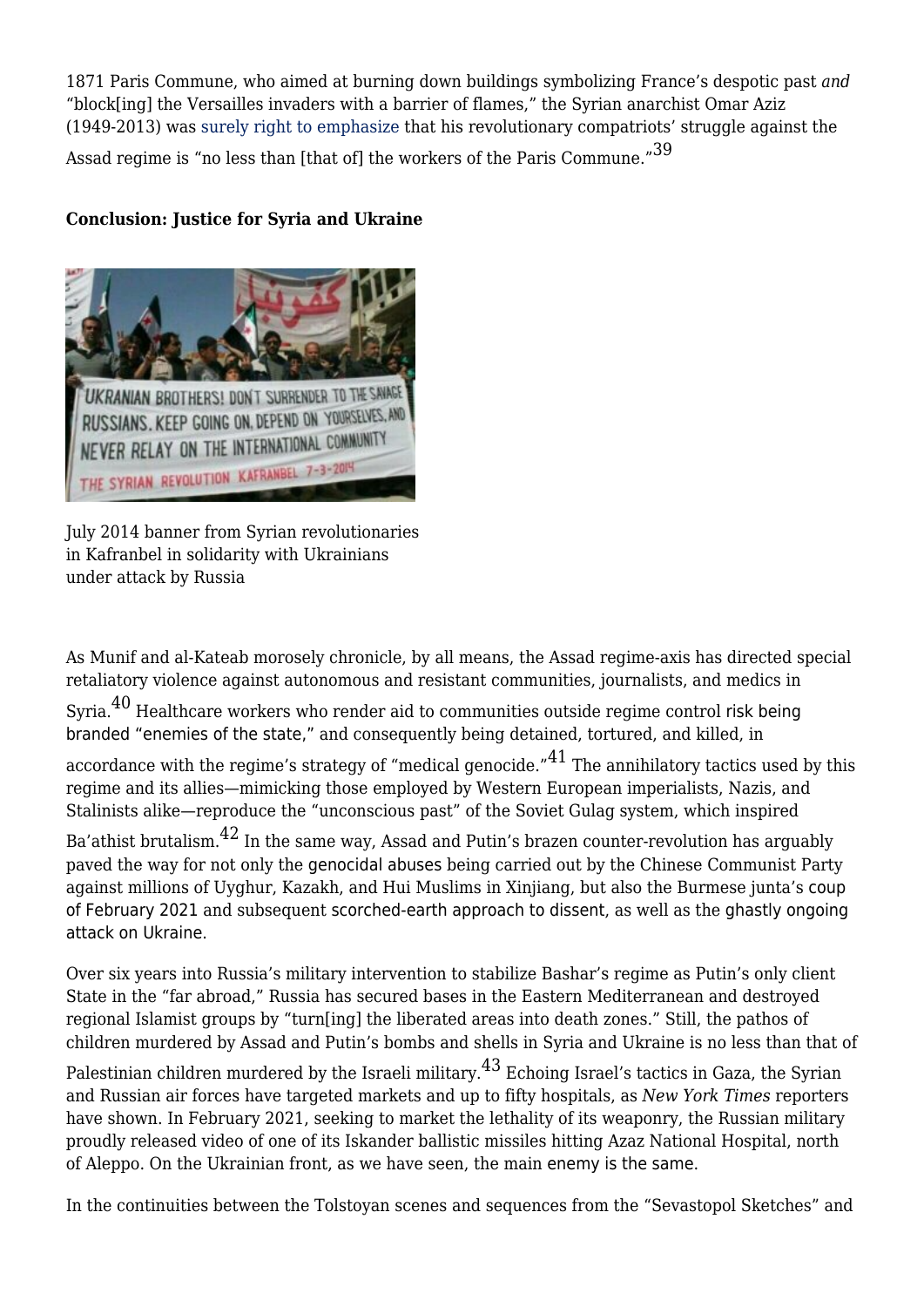*War and Peace* which center wounded and dying soldiers, the mass-displacement of civilians, and the urbicidal devastation of entire cities like Smolensk and Moscow during the Crimean and Napoleonic Wars on the one hand with the destruction of Syrian and Ukrainian cities like East Aleppo, Eastern Ghouta, Khan Sheikhoun, Mariupol, Kharkiv, and Kyiv on the other, we perceive constancy in the fundamentally brutal exercise of State power. We must face these tragedies with Tolstoyan realism and compassion by doing our best to stop Putin, Assad, and their enablers; [avoiding an escalation from fratricidal to nuclear war](https://www.theguardian.com/world/2022/mar/18/russian-journalist-who-staged-anti-war-tv-protest-quits-job-but-rejects-french-asylum-offer); and supporting revolutionaries, protesters, refugees, and victims of militarism across borders.

[1 L](#page-0-0)eo Tolstoy, *Tolstoy's Diaries*, ed. and translated by R. F. Christian (London: Flamingo, 1985), 54.

<span id="page-9-0"></span>[2 A](#page-0-1)ylmer Maude, *The Life of Tolstoy: Later Years* (Oxford: Oxford University Press, 1987), 378.

<span id="page-9-1"></span>[3](#page-0-2) Donna Tussing Orwin, "Chronology," in *The Cambridge Companion to Tolstoy,* ed. Donna Tussing Orwin (Cambridge: Cambridge University Press, 2002), 4-6.

<span id="page-9-2"></span>[4](#page-1-0) Rosamund Bartlett, *Tolstoy: A Russian Life* (New York: Houghton Mifflin, 2011), 246-9; Nicolas Berdyaev, *Slavery and Freedom* (San Rafael: Semantron Press, 2009), 66; Kenneth N. Waltz, *Man, the State, and War: A Theoretical Analysis* (New York: Columbia University Press, 2001), 101.

<span id="page-9-3"></span>[5](#page-1-1) Leo Tolstoy, *The Cossacks and Other Stories,* trans. David McDuff and Paul Foote (London: Penguin Books, 2006), 192 (emphasis added).

<span id="page-9-4"></span>[6 J](#page-1-2)ohn P. Clark, *Between Earth and Empire: From the Necrocene to the Beloved Community* (Oakland: PM Press, 2019), 194.

<span id="page-9-5"></span>[7](#page-1-3) Алексей и Владимир Туниманов Зверев, Лев Толстой. Вступ. статья. В. Я. Курбатова (Moscow: Youth Guard, 2006), 12; Dmitry Shlapentokh, "Marx, the 'Asiatic Mode of Production,' and 'Oriental Despotism' as 'True' Socialism," *Comparative Sociology* 18 (2019), 508; Richard Sokoloski, "Tolstoy's *The Death of Ivan Ilych:* First and Final Chapter," *Tolstoy Studies Journal,* vol. 9 (1997), 51; Peter Kropotkin, *Russian Literature: Ideals and Realities* (Montreal: Black Rose Books, 1991), 118.

<span id="page-9-6"></span>[8 I](#page-1-4)rvin D. Yalom, *Existential Psychotherapy* (New York: Basic Books, 1980), 478-80; James Hillman, *A Terrible Love of War* (New York: Penguin, 2004), 51.

<span id="page-9-7"></span>[9](#page-1-5) Andrei Zorin, *Critical Lives: Leo Tolstoy* (London: Reaktion Books, 2020), 31; Liza Knapp, "The development of style and theme in Tolstoy," *The Cambridge Companion to Tolstoy,* ed. Donna Tussing Orwin (Cambridge: Cambridge University Press, 2002), 172; Berdyaev 157; Gunisha Kaur, ["](https://doi.org/10.1016/S0140-6736(21)00222-1)[From torture to ultraviolence: medical and legal implications,"](https://doi.org/10.1016/S0140-6736(21)00222-1) *The Lancet,* 6 April 2021.

<span id="page-9-8"></span>[10](#page-1-6) Anna Borshchevskaya, *Putin's War in Syria: Russian Foreign Policy and the Price of America's*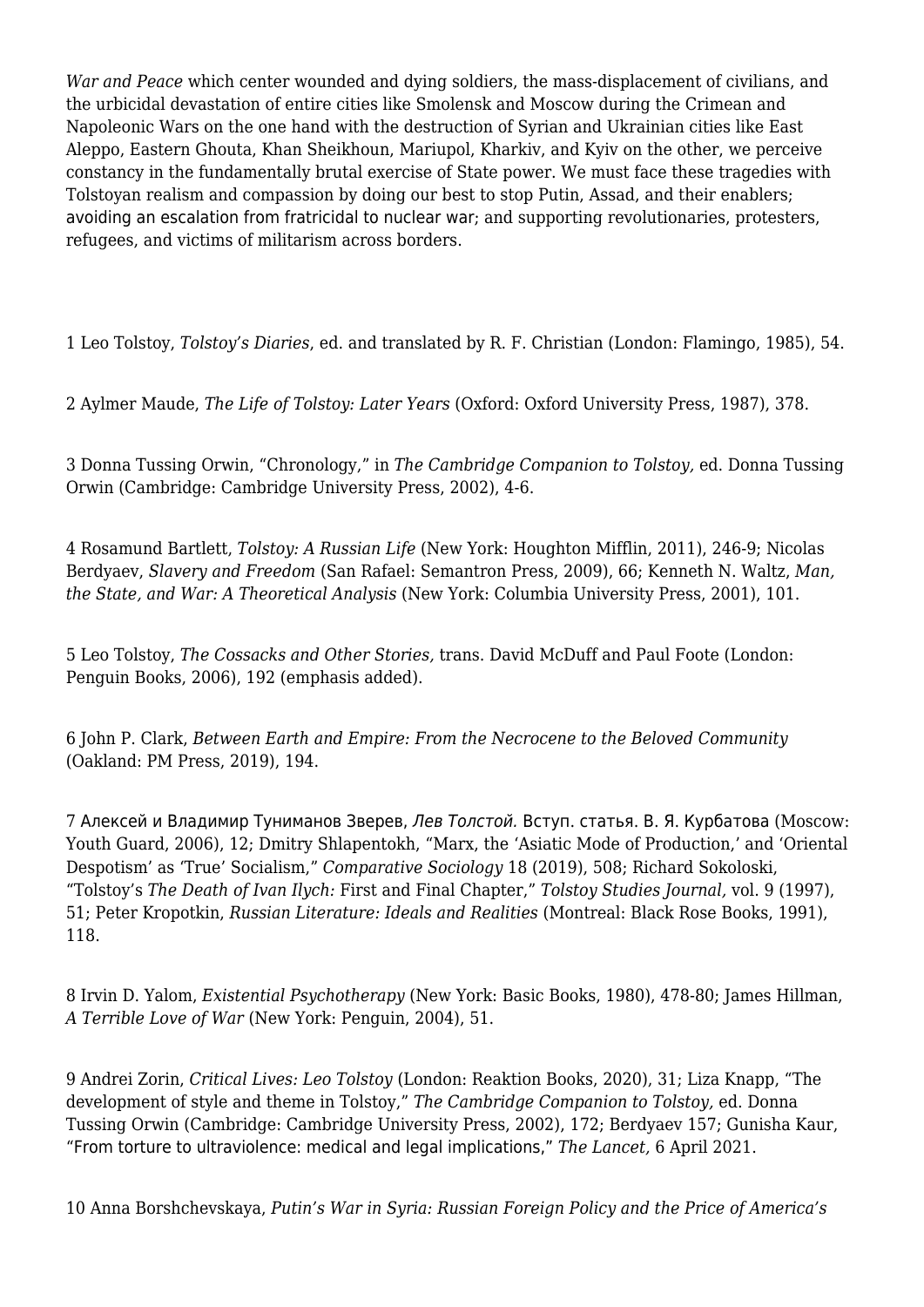*Absence* (London: I. B. Tauris, 2022), 42.

<span id="page-10-0"></span>[11](#page-1-7) Yasser Munif, *The Syrian Revolution: Between the Politics of Life and the Geopolitics of Death* (London: Pluto, 2020), 37-40.

<span id="page-10-1"></span>[12](#page-2-0) Lilie Chouliaraki, *The Spectatorship of Suffering* (London: Sage, 2006), 18, 76, 118.

<span id="page-10-2"></span>[13](#page-2-1) Christopher Bellamy, "Tolstoy, Count Leo," *The Oxford Companion to Military History,* ed. Richard Holmes (Oxford: Oxford University Press, 2001), 914; Orwin 4.

<span id="page-10-3"></span>[14](#page-2-2) Serhii Plokhy, *The Gates of Europe: A History of Ukraine* (New York: Basic Books, 2015), 348; Catherine Evtuhov et al., *A History of Russia: Peoples, Legends, Events, Forces* (Boston: Houghton Mifflin, 2004), 399.

<span id="page-10-4"></span>[15](#page-2-3) Zorin 26-7; Bartlett 109-11.

<span id="page-10-5"></span>[16](#page-2-4) Knapp 171; Chouliaraki 21-43, 71 (emphasis in original); Charles Reitz, *Ecology and Revolution: Herbert Marcuse and the Challenge of a New World System Today (Routledge: New York, 2019),* 84-5.

<span id="page-10-6"></span>[17](#page-2-5) Zorin 29; Evtuhov et al. 367-70; Christopher Bellamy, "Sevastopol, sieges of," *The Oxford Companion to Military History,* ed. Richard Holmes (Oxford: Oxford University Press, 2001), 821.

<span id="page-10-7"></span>[18](#page-3-0) Tolstoy 2006: 304, 187, 192.

<span id="page-10-8"></span>[19](#page-3-1) Chouliaraki 38-9, 44-52, 85-93, 119-121, 124-48.

<span id="page-10-9"></span>[20](#page-3-2) Tolstoy 2006: 190, 192, 200, 228-9 (emphasis in original).

<span id="page-10-10"></span>[21](#page-3-3) Richard Stites, *The Women's Liberation Movement in Russia: Feminism, Nihilism, and Bolshevism,* 1860-1930 (Princeton: Princeton University Press, 1990), 30-1.

<span id="page-10-11"></span>[22](#page-3-4) Natasha McEnroe, "Celebrating Florence Nightingale's bicentenary," *The Lancet,* vol. 395, no. 10235, 2020), 1477.

<span id="page-10-12"></span>[23](#page-3-5) Tolstoy 2006: 192, 196, 227-8).

<span id="page-10-13"></span>[24](#page-4-0) Evtuhov et al. 370.

<span id="page-10-14"></span>[25](#page-4-1) Tolstoy 2006: 204.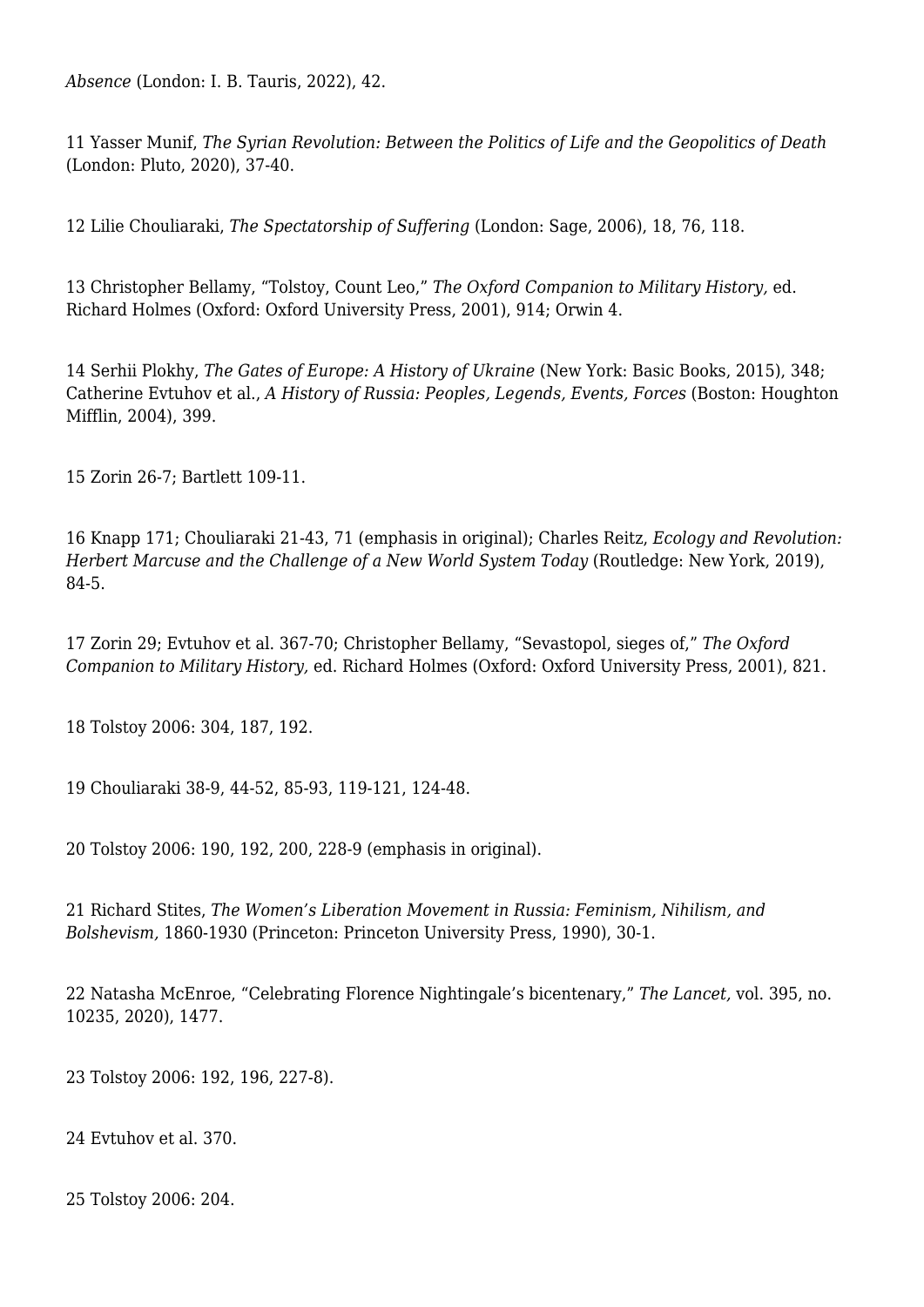<span id="page-11-0"></span>[26](#page-4-2) Rick McPeak, "Tolstoy and Clausewitz: The Duel as a Microcosm of War," eds. Rick McPeak and Donna Tussing Orwin (Ithaca, New York: Cornell University Press, 2012), 116; Orlando Figes and Boris Kolonitskii, *Interpreting the Russian Revolution: The Language and Symbols of 1917* (New Haven: Yale University Press, 1999), 148).

<span id="page-11-1"></span>[27](#page-4-3) Chouliaraki 124; Hillman 49.

<span id="page-11-2"></span>[28](#page-4-4) Tolstoy 2006: 221, 223-4, 227, 268-9.

<span id="page-11-3"></span>[29](#page-4-5) Lisa Knapp, "The development of style and theme in Tolstoy," *The Cambridge Companion to Tolstoy,* ed. Donna Tussing Orwin (Cambridge: Cambridge University Press, 2002), 170.

<span id="page-11-4"></span>[30](#page-5-0) Tolstoy 2006: 236-7; Leo Tolstoy, *War and Peace,* trans. Louise and Aylmer Maude (Oxford: Oxford University Press, 2010), 756.

<span id="page-11-5"></span>[31](#page-5-1) Tolstoy 2006: 247-8, 25; McPeak 115.

<span id="page-11-6"></span>[32](#page-5-2) Tolstoy 2010: 27, 677.

<span id="page-11-7"></span>[33](#page-6-0) Terry Eagleton, *Reason, Faith, and Revolution: Reflections on the God Debate* (New Haven: Yale University Press, 2009), 27, 168; Clark 187.

<span id="page-11-8"></span>[34](#page-6-1) Samer Jabbour et al. "10 years of the Syrian conflict: a time to act and not merely to remember," *The Lancet,* vol. 397, issue 10281 (2021), P1245-8.

<span id="page-11-9"></span>[35](#page-6-2) Rania Abouzeid, *No Turning Back: Life, Loss, and Hope in Wartime Syria* (New York: W. W. Norton and Company, 2018), 182-3; Munif 9.

<span id="page-11-10"></span>[36](#page-7-0) Alexander M. Martin. "Moscow in 1812: Myths and Realities." *Tolstoy On War,* eds. Rick McPeak and Donna Tussing Orwin (Ithaca, New York: Cornell University Press, 2012), 42-58.

<span id="page-11-11"></span>[37](#page-7-1) Richard Stites, *Revolutionary Dreams: Utopian Vision and Experimental Life in the Russian Revolution* (Oxford: Oxford University Press, 1989), 161; Christopher Bellamy, "Tukhachevskiy, Marshal Mikhail Nikolaeyich," *The Oxford Companion to Military History,* ed. Richard Holmes (Oxford: Oxford University Press, 2001), 924-5; Neil Croll, "The role of M.N. Tukhachevskii in the suppression of the Kronstadt Rebellion," *Revolutionary Russia,* (17) 2 (2004), 10-14.

<span id="page-11-12"></span>[38](#page-7-2) Munif 43-6, 90.

<span id="page-11-13"></span>[39](#page-8-0) Robert Graham, We Do Not Fear Anarchy; We Invoke It (Oakland: AK Press, 2015), 6-7; David A. Shafer, *The Paris Commune: French Politics, Culture, and Society at the Crossroads of the Revolutionary Tradition and Revolutionary Socialism* (New York: Palgrave Macmillan, 2005), 95,